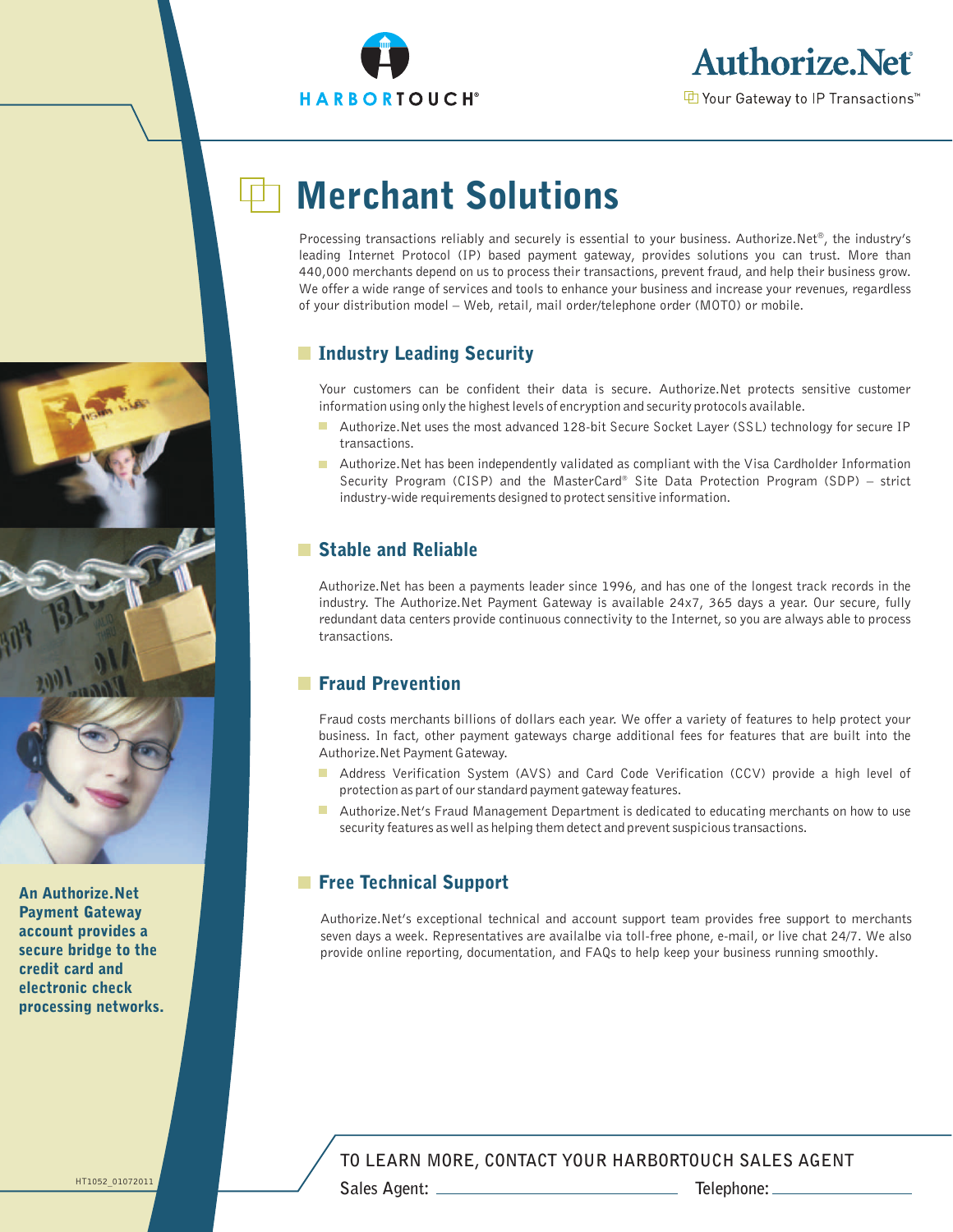



**D** Your Gateway to IP Transactions<sup>™</sup>

## **Merchant Interface**

Manage your payment gateway account through Authorize.Net's Merchant Interface, a passwordprotected Web site that offers a wide range of features:

- **Monitor and review transactions.**
- $\mathcal{L}_{\rm{max}}$ Configure account and transaction settings.
- **U** View account billing statements and reports.
- **Manually submit transactions via the Virtual Terminal and Batch Upload features.**

## ■ eCheck.Net<sup>®</sup>

Authorize.Net provides an exclusive electronic check payment method, eCheck.Net. Web and mail order/ telephone order (MOTO) merchants can use eCheck.Net to accept and process payments from consumer and corporate bank accounts directly from their e-commerce Web site or through the Authorize.Net Virtual Terminal. By accepting electronic checks, merchants expand the payment options available to new and existing customers, enhancing customer loyalty and increasing revenues. Additional fees apply.

# Process Transactions

#### Web

Authorize.Net understands the evolving needs of Web merchants, and our solutions are designed to help you grow your online business. In addition to processing your Web transactions quickly and securely, we provide value-adding products to help you compete in the e-commerce marketplace: Fraud Detection Suite™ (FDS), Automated Recurring Billing™ (ARB), Web site promotion tools, and more. We also recognize that your Web site is an extension of your brand. Flexible built-in options allow you to customize the way your Web site interacts with the payment gateway.

- Easy Integration Several connection methods make it easy to integrate to the Authorize.Net Payment Gateway.
- . Customization – Control each phase of your customer's online transaction experience, including the look and feel of the payment form, receipt pages, e-mail confirmation text, and more.
- Shopping Cart Compatibility We support over 85 certified shopping carts as an alternative integration solution.

### MOTO

If your business accepts sales orders via mail, telephone or fax, you can submit transactions manually through the Authorize.Net Payment Gateway. All you need is a computer with an Internet connection. Simply log into the Authorize.Net Merchant Interface to key information into our Virtual Terminal payment form or use our Batch Upload tool to process transactions from proprietary business applications.

- Built-in Tools Virtual Terminal and Batch Upload are included with every Authorize.Net Payment Gateway account.
- Unlimited Users A single payment gateway account allows multiple users across your network or call center.
- **Enterprise Integration Flexible connection methods make it easy to integrate enterprise business** tools to the Authorize.Net Payment Gateway.

**Sales Agent: Telephone: TO LEARN MORE, CONTACT YOUR HARBORTOUCH SALES AGENT**

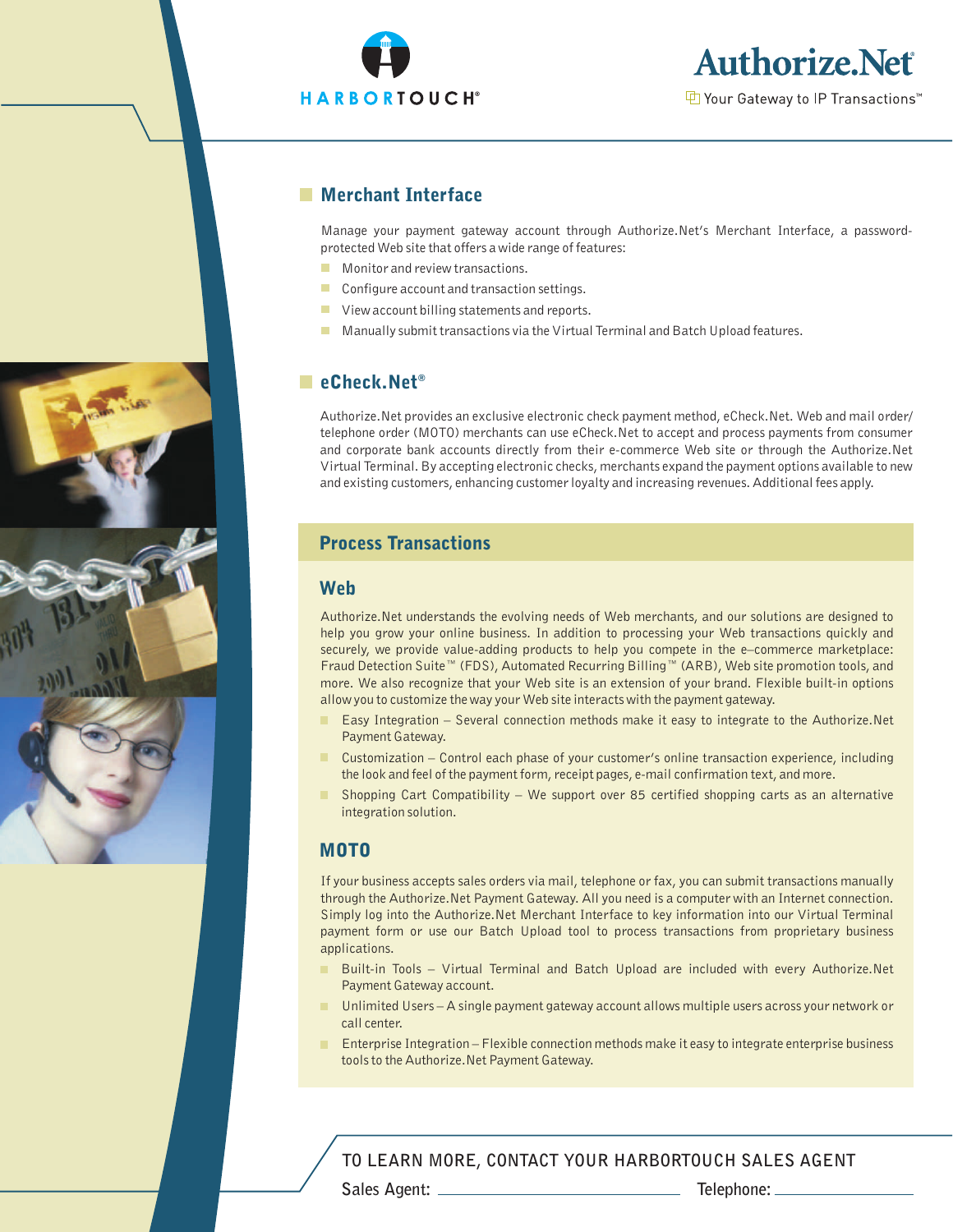



# **No. 25 Value Adding Products**

In addition to its standard features, the Authorize.Net Payment Gateway provides value-adding products – powerful merchant solutions available for an additional fee.

#### Automated Recurring Billing™ (ARB)

ARB introduces a convenient and powerful tool for managing recurring transactions. Web and MOTO merchants can take advantage of ARB's flexible features to enhance customer service and build customer loyalty, while reducing authorization declines and overall administrative costs.

### Fraud Detection Suite™ (FDS)

ARB introduces a convenient and powerful tool for managing recurring transactions. Web and MOTO merchants can take advantage of ARB's flexible features to enhance customer service and build customer loyalty, while reducing authorization declines and overall administrative costs.

#### Cardholder Authentication Programs

Protect your online business from the costs associated with fraudulent and disputed transactions. Verified by Visa and MasterCard® SecureCode™ allow Web merchants to significantly reduce liabilities and expenses incurred from the unauthorized use of credit cards.

# **Third Party Solutions**

Authorize.Net partners with industry leaders to provide our merchants with products and services that complement our payment gateway. As an Authorize.Net merchant, you gain exclusive access to special offers on products and services you need to keep your business thriving.

## Anytime, Anywhere

## Retail

Merchants with retail storefronts can leverage the speed of the Internet to authorize credit card transactions in as little as three seconds. By combining the robust Authorize.Net Payment Gateway with Internet Protocol (IP) enabled point-of-sale (POS) systems, you get an end-to-end solution that is more efficient and reliable than dial-up systems – and still qualifies for Card Present rates.

- Faster Checkout Times Improve customer satisfaction by speeding up checkout lines. .
- $\blacksquare$ Reduce Costs – Eliminate multiple dedicated telephone lines to reduce telecom expenses, while consolidating service costs for broadband.
- Increase Productivity Simplify the integration of payment information into your proprietary business applications.
- Convenient Maintenance Easily access remote POS terminals on your network for routine configuration, maintenance and upgrades.

## **TO LEARN MORE, CONTACT YOUR HARBORTOUCH SALES AGENT**

**Sales Agent: Telephone:**